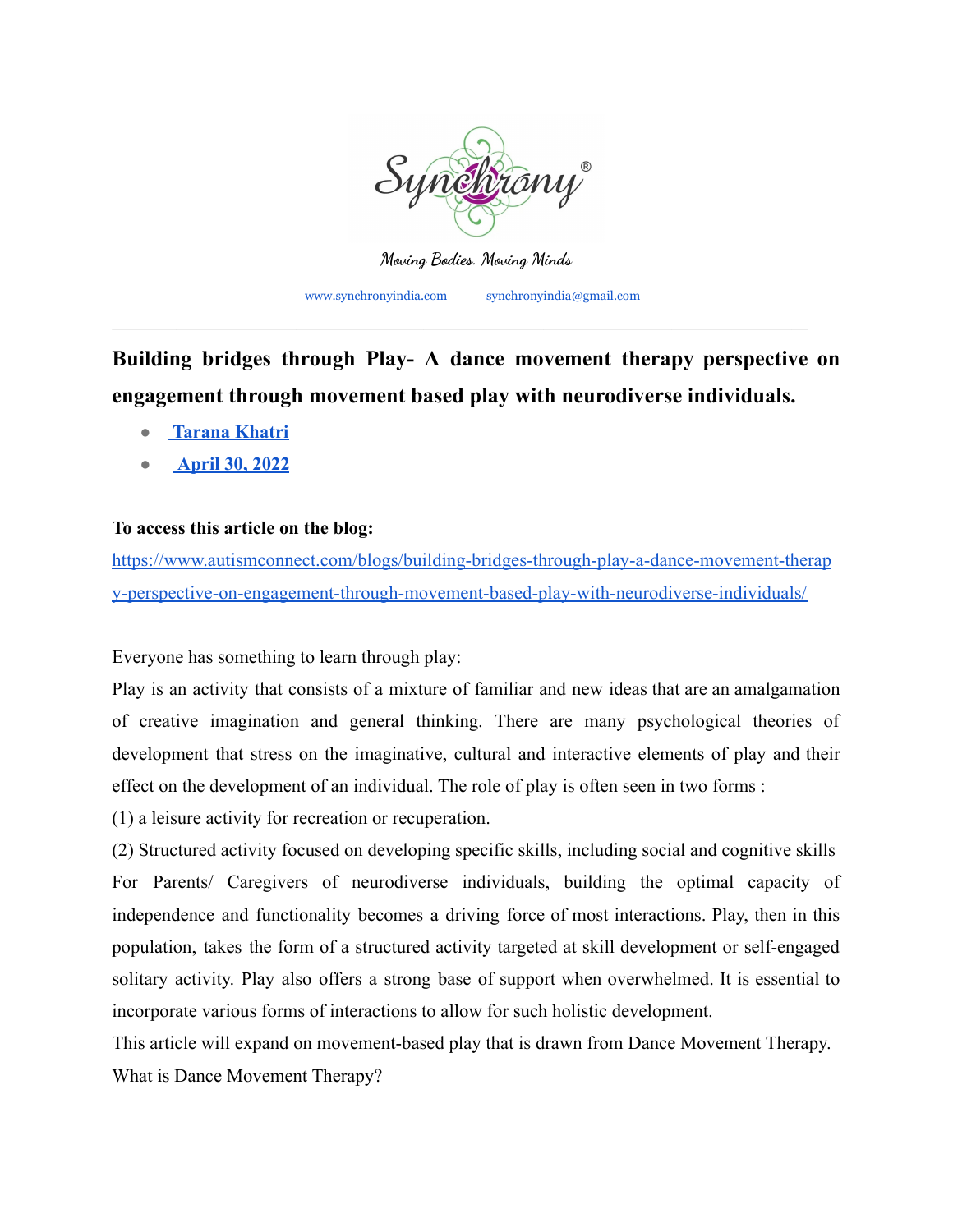Every individual has a pattern of development that influences their cognitive skills, motor ability, and emotional capacity. The fourth tier of development that is drawn from a child's capacity to engage in specific qualities of movements and body rhythms supports development in other areas. Focusing on developing all these categories parallelly helps the child reinforce learned behaviors through multiple channels.



Some themes of movement-related play include:

Reflective Interactions: The adult reflects or mirrors child-led free movement. The child begins to move in a way that they desire, and the adult follows them like a mirror. This helps build a synchronous movement experience by creating a pathway of open communication and understanding. The child is encouraged to explore free initiation of movement while being able to have that movement accepted and shared with the adult. This parallelly allows the adult to explore and understand the child's perspective from their experience. It also gives an opportunity to learn the child's preferences and comfort zones regarding body movement.

Conversation / Dialogue interactions: The adult and child could engage in an initiation and response-based interaction. This gradually builds into a dialogue of spontaneous movement interaction. The interaction could include verbal and nonverbal elements. The adult and child could take turns in initiating.

Prop Engagement: Sometimes, bringing in an additional prop helps in building playful intentions. These could be toys or games that have a present intention ( jenga blocks, percussion instruments, building blocks etc) or free intention ( scarves, balls, balloons, bubbles etc). Using a